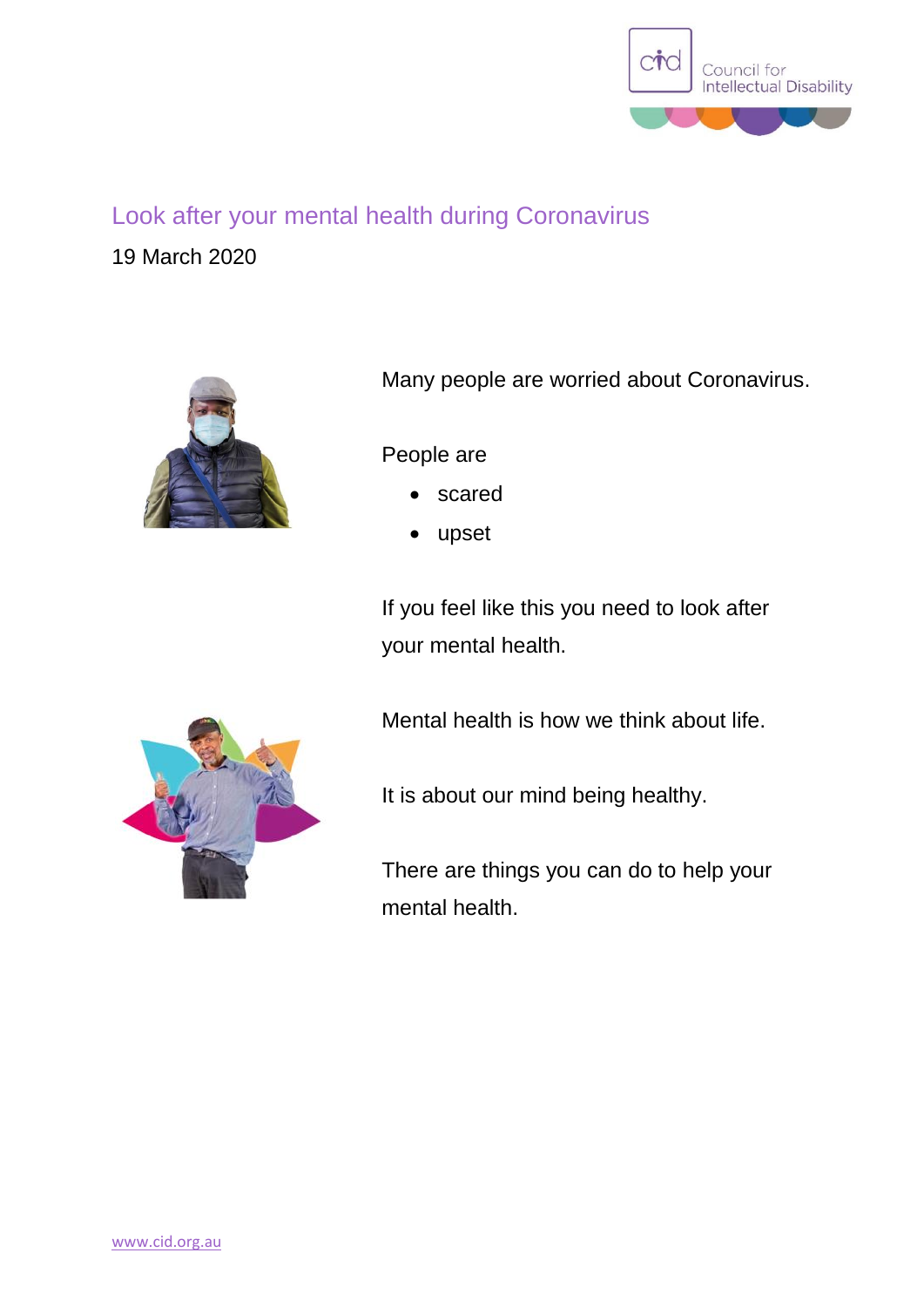

**Do not watch too much news** It is important to get news about the Coronavirus.

News can give you information to stay safe.

But too much news can make people worry.

Try not to watch or read news for too long.

Get news once or twice every day.



**Talk to someone you trust**

Talking helps us share our problems.

You can talk to a

- Friend
- Family member
- Peer group member
- Doctor
- Support worker

Tell them how you feel about Coronavirus.

They may know how to help you feel better.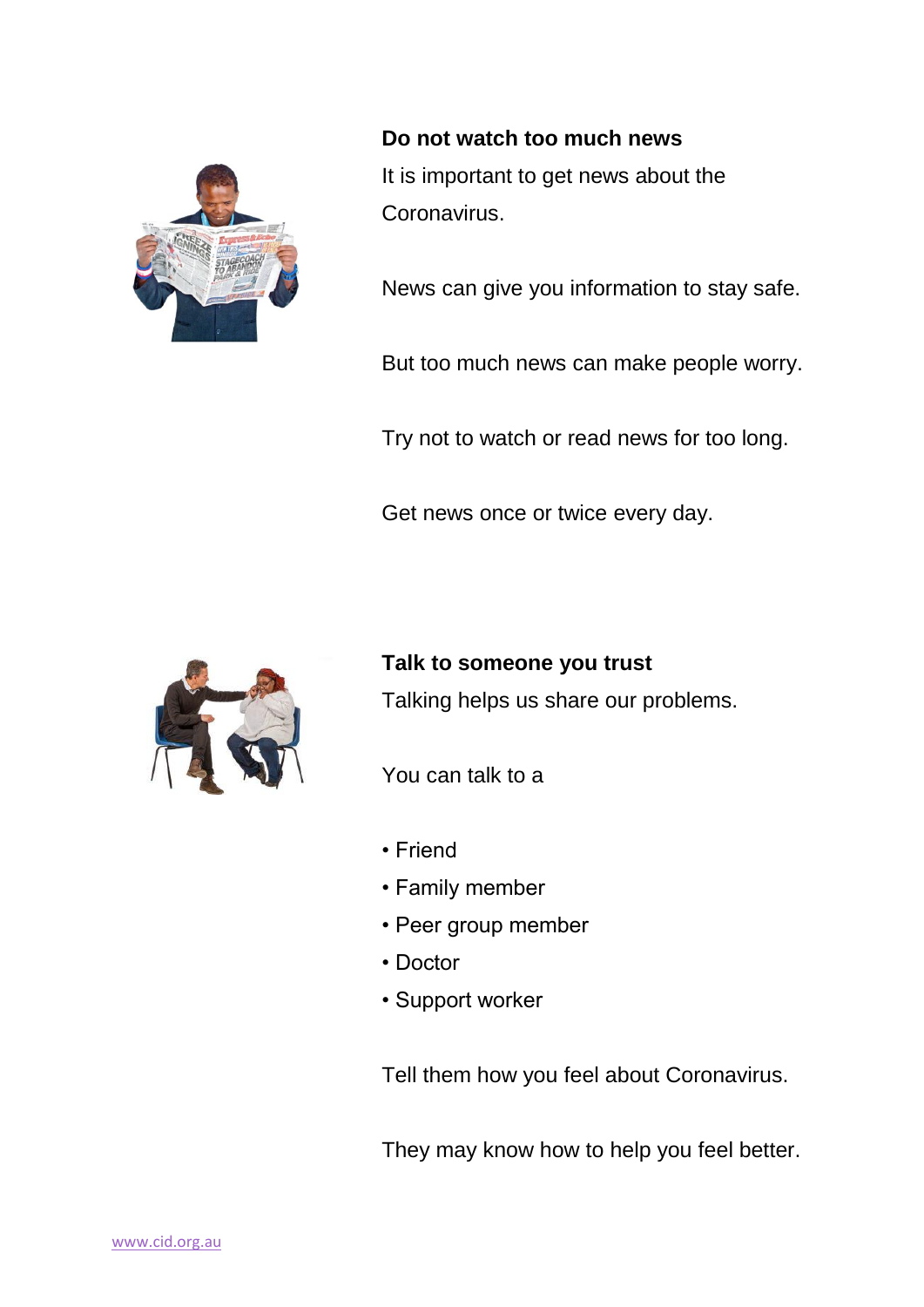

**Connect with friends and family**

You may have to stay in your house.

You may not be allowed to visit friends and family.

You may feel lonely.

You can use technology to connect with others.

## You can

- Phone people to talk to them
- Write to them on email and social media
- Call them on video services like Facetime, Skype or Facebook Messenger.



Technology helps us stay connected.

Staying connected can make us feel good.